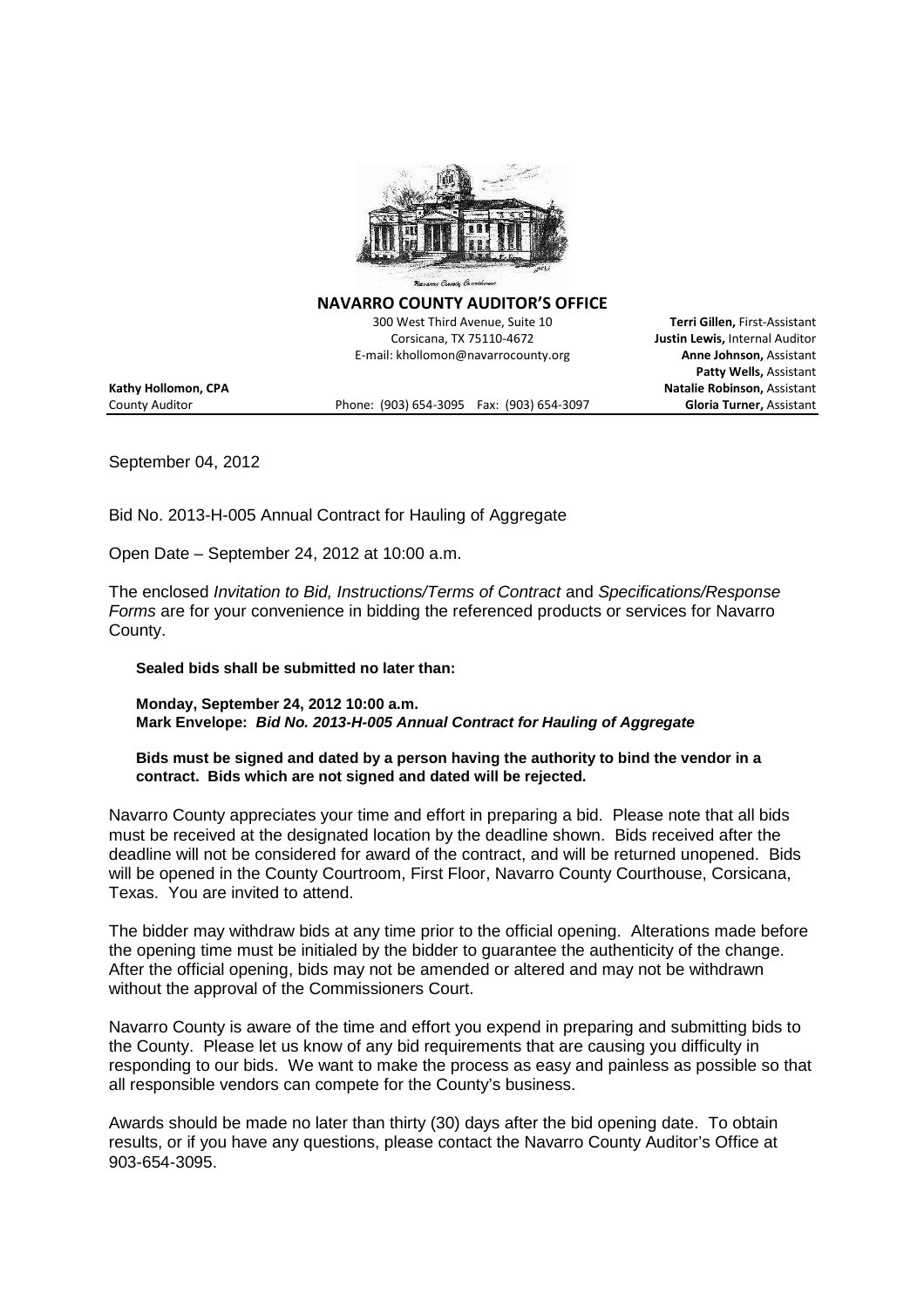By order of the Commissioners Court of Navarro County, Texas, sealed bids will be accepted for:

#### **Annual Contract for Hauling of Aggregate**

Navarro County reserves the right to reject any or all bids for the products covered in this bid request and to waive any informalities or defects in the bidding and to accept such bids as it shall deem to be in the best interest of Navarro County.

**BIDS MUST BE SUBMITTED on the forms included for that purpose on pages 8-13 in this packet**. Each bid should be signed by a person having the authority to bind the vendor in a contract, placed in a sealed envelope and marked clearly on the outside as shown below.

## **Bids should be clearly marked -** *Bid No. 2013-H-005 Annual Contract for Hauling of Aggregate*

BIDS SHOULD BE RETURNED TO the following address on or before **Monday, September 24th, 2012, no later than 10:00 a.m.**

> Navarro County Auditor's Office Navarro County Courthouse 300 West Third Avenue, Suite 10 Corsicana, Texas 75110

*FACSIMILE TRANSMITTALS WILL NOT BE ACCEPTED.*

*All bids must be received in the County Auditor's Office before the opening date and time.*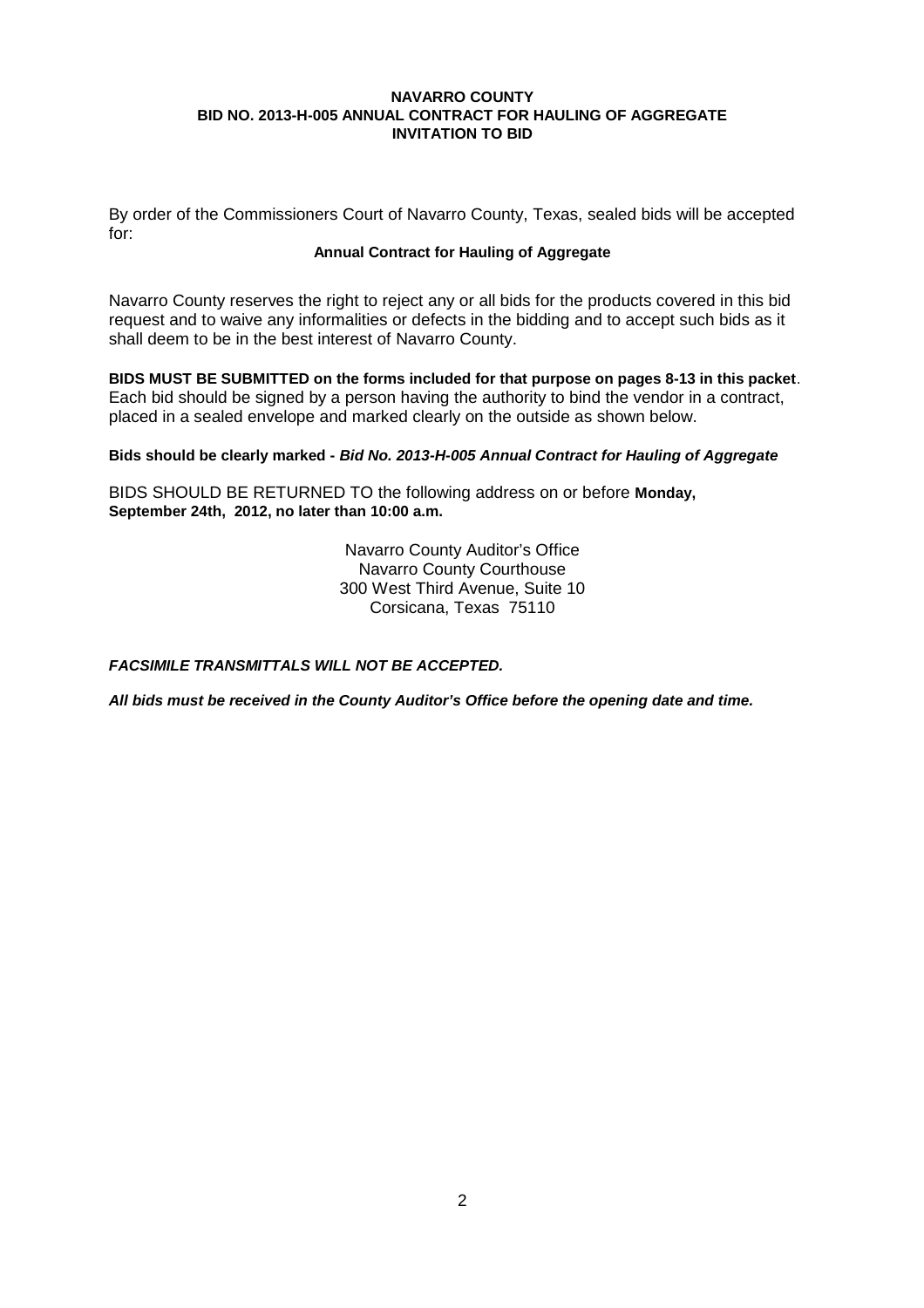Navarro County is requesting bids on Hauling of Aggregate for County Precincts. Bids must be submitted on the attached forms. By returning this bid with a price quote, vendors certify and agree that:

*Funding:* Funds for payment have been provided through the Navarro County budget approved by the Commissioners Court for the fiscal year ending September 30, 2013. State of Texas statutes prohibit the obligation and expenditure of public funds beyond the fiscal year for which a budget has been approved. Therefore, anticipated orders or other obligations that may arise past the end of the current fiscal year shall be subject to budget approval.

*Late Bids:* Bids received in the County Auditor's Office after the submission deadline will be considered void and unacceptable. Navarro County is not responsible for lateness or nondelivery of mail, carrier, etc., and the date/time stamp of the County Auditor's Office shall be the official time of receipt.

*Altering Bids:* Bids cannot be altered or amended after the submission deadline. Any interlineation, alteration or erasure made before the opening time must be initialed by the signer of the bid, guaranteeing authenticity.

*Withdrawal of Bid:* A bid may not be withdrawn or canceled by the bidder without the permission of the County for a period of ninety (90) days following the date designated for the receipt of bids, and bidder so agrees upon submittal of their bid.

**Sales Tax:** Navarro County is exempt, by law, from payment of Texas Sales Tax and Federal Excise Tax; therefore, the bid price shall not include taxes.

*Contract:* This bid, when properly accepted by Navarro County, shall constitute a contract equally binding between the successful bidder and Navarro County. No different or additional terms will become a part of this contract with the exception of change orders.

*Change Orders:* No oral statement of any person shall modify or otherwise change, or affect, the terms, conditions or specifications stated in the resulting contract. The Navarro County Auditor will make all change orders to the contract in writing.

*If During* the life of the contract, the successful bidder's net prices to other customers for hauling of aggregate awarded herein are reduced below the contracted price, it is understood and agreed that the benefits of such reduction shall be extended to Navarro County.

**Delivery Time:** Bids shall show required time to place aggregate at the County's designated location. Failure to state delivery time may cause bid to be rejected. The county has the right to extend delivery time if reason appears valid.

*Conflict of Interest:* No public official shall have interest in this contract, in accordance with *Vernon's Texas Codes Annotated, Local Government Code*, Title 5, Subtitle C, Chapter 171.

*Ethics:* The bidder shall not offer or accept gifts or anything of value nor enter into any business arrangement with any employee, official or agent of Navarro County.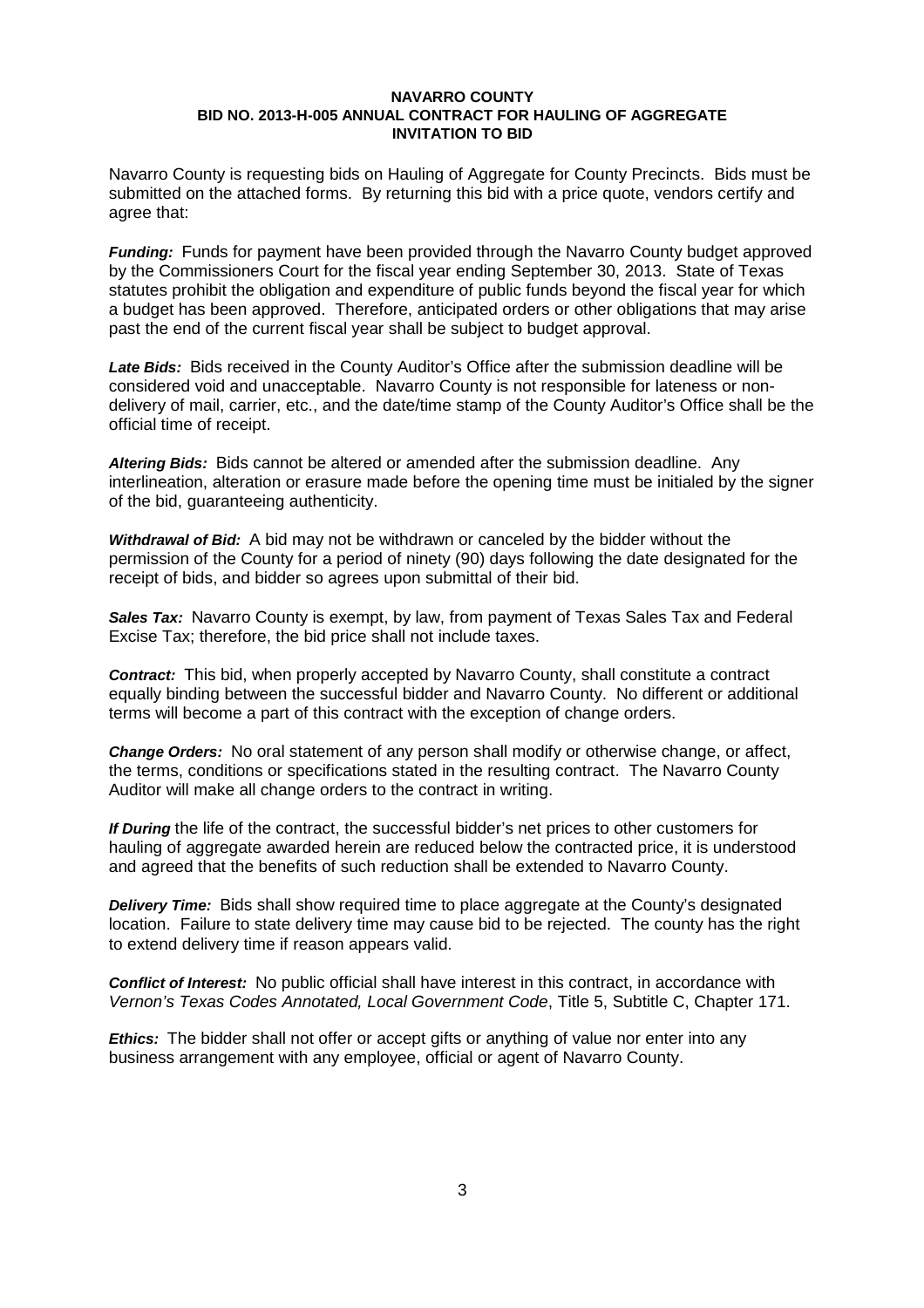*Exceptions/Substitutions:* All bids meeting the intent of this invitation to bid will be considered for award. Bidders taking exception to the specifications, or offering substitutions, shall state these exceptions in the section provided or by attachment as part of this bid. The absence of such a list shall indicate that the bidder has not taken exceptions and shall hold the bidder responsible to perform in strict accordance with the specifications of the invitation. The Navarro County Commissioners Court reserves the right to accept any and/or all/ none of the exception(s)/substitution(s) deemed to be in the best interest of the County.

*Addenda:* Any interpretations, corrections or changes to this *Invitation to Bid* and *Specifications* will be made by addenda. Sole issuing authority of addenda shall be vested in the Navarro County Auditor. Addenda will be mailed to all who are known to have received a copy of this *Invitation to Bid*. Bidders shall acknowledge receipt of all addenda.

*Bids must comply* with all Federal, State, county and local laws concerning these type purchases.

*Davis-Bacon and Related Acts:* Attention is called to the fact that not less than the federally determined prevailing (Davis-Bacon and Related Acts) wage rate, as issued by the Texas Department of Housing and Community Affairs and contained in the contract documents, must be paid on this project. In addition, the successful bidder must ensure that employees and applicants for employment are not discriminated against because of race, color, religion, sex, age or national origin.

*Minimum Standards for Responsible Prospective Bidders:* A prospective bidder must affirmatively demonstrate their responsibility and meet the following requirements:

- 1. Have adequate financial resources, or the ability to obtain such resources as required;
- 2. Be able to comply with the required or proposed delivery schedule;
- 3. Have a satisfactory record of performance;
- 4. Have a satisfactory record of integrity and ethics, and;
- 5. Be otherwise qualified and eligible to receive an award.

Navarro County may request representation and other information sufficient to determine the bidder's ability to meet these minimum requirements listed above.

*References:* Navarro County requests bidder to supply, with this *Invitation to Bid,* a list of at least three (3) references where like services have been applied by their firm. Include name of firm, address, telephone number and name of representative.

*Bidder Shall Provide,* with this bid response, all documentation required by this *Invitation to Bid*. Failure to provide this information may result in rejection of your bid.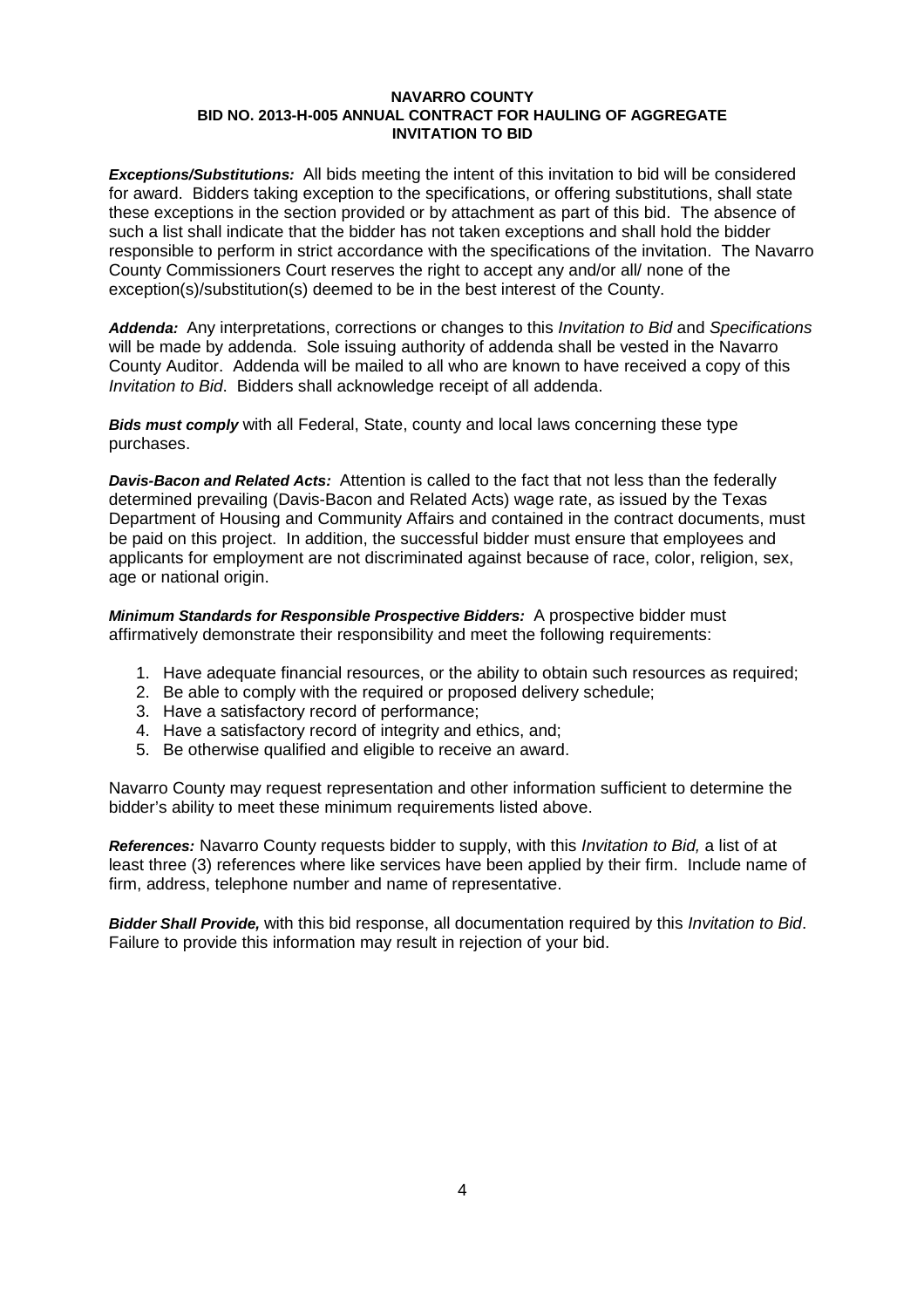*Successful Bidder Shall* defend, indemnify and save harmless Navarro County and all its officers, agents and employees from all suits, actions or other claims of any character, name and description brought for or on account of any injuries or damages received or sustained by any person, persons or property on account of any negligent act or fault of the successful bidder, or of any agent, employee, subcontractor or supplier in the execution of, or performance under, any contract which may result from bid award. Successful bidder indemnifies and will indemnify and save harmless Navarro County from liability, claim or demand on their part, agents, servants, customers and/or employees whether such liability, claim or demand arise from or happening upon or in any of the halls, elevators, entrances, stairways or approaches of or to the facilities within which the occupied premises are located. Successful bidder shall pay any judgment with costs which may be obtained against Navarro County growing out of such injury or damages.

*Insurance Requirements:* Any vendor that conducts business with Navarro County, whether it is for goods and/or services, must maintain lawful workers' compensation requirements and adequate liability limitations.

Within ten (10) days after contract award and prior to the commencement of any work or delivery, the County requires the successful vendor(s) to submit, to the County Auditor's Office, verification of the following coverages, showing Navarro County as the certificate holder with coverage dates inclusive to that of the contract award:

- a. *Workers' Compensation Coverage* meeting the acceptable requirements as established by the Texas Workers' Compensation Act, Title 5, Subtitle A, Texas Labor Code; and
- b. *General Liability Insurance* meeting the following limits **\$1,000,000 per occurrence/ aggregate,** including products and completed operations coverage.

Vendors and/or their freight contractors must be prepared to show coverage verification prior to entering upon Navarro County Premises.

Failure to comply with lawful requirements or adequate liability requirements may result in delay of payments and/or cancellation of the contract.

*Termination of Contract:* This contract shall remain in effect until contract expires, delivery and acceptance of products and/or performance of services ordered or terminated by either party with thirty (30) days written notice prior to any cancellation. The successful bidder must state therein the reasons for such cancellation. Navarro County reserves the right to award canceled contract to the next lowest and responsible bidder as it deems to be in the best interest of the County.

*Termination for Default:* Navarro County reserves the right to terminate the contract for default if Contractor/Bidder breaches any of the terms therein, including warranties of Contractor/Bidder or if the Contractor/Bidder becomes insolvent or commits acts of bankruptcy. Such right of termination is in addition to and not in lieu of any other remedies which Navarro County may have in law or equity. Default may be construed as, but not limited to, failure to deliver the proper goods and/or services within the proper amount of time, and/or to properly perform any and all services required to Navarro County's satisfactions and/or to meet all other obligations and requirements. Navarro County may terminate the contract without cause upon thirty (30) days written notice.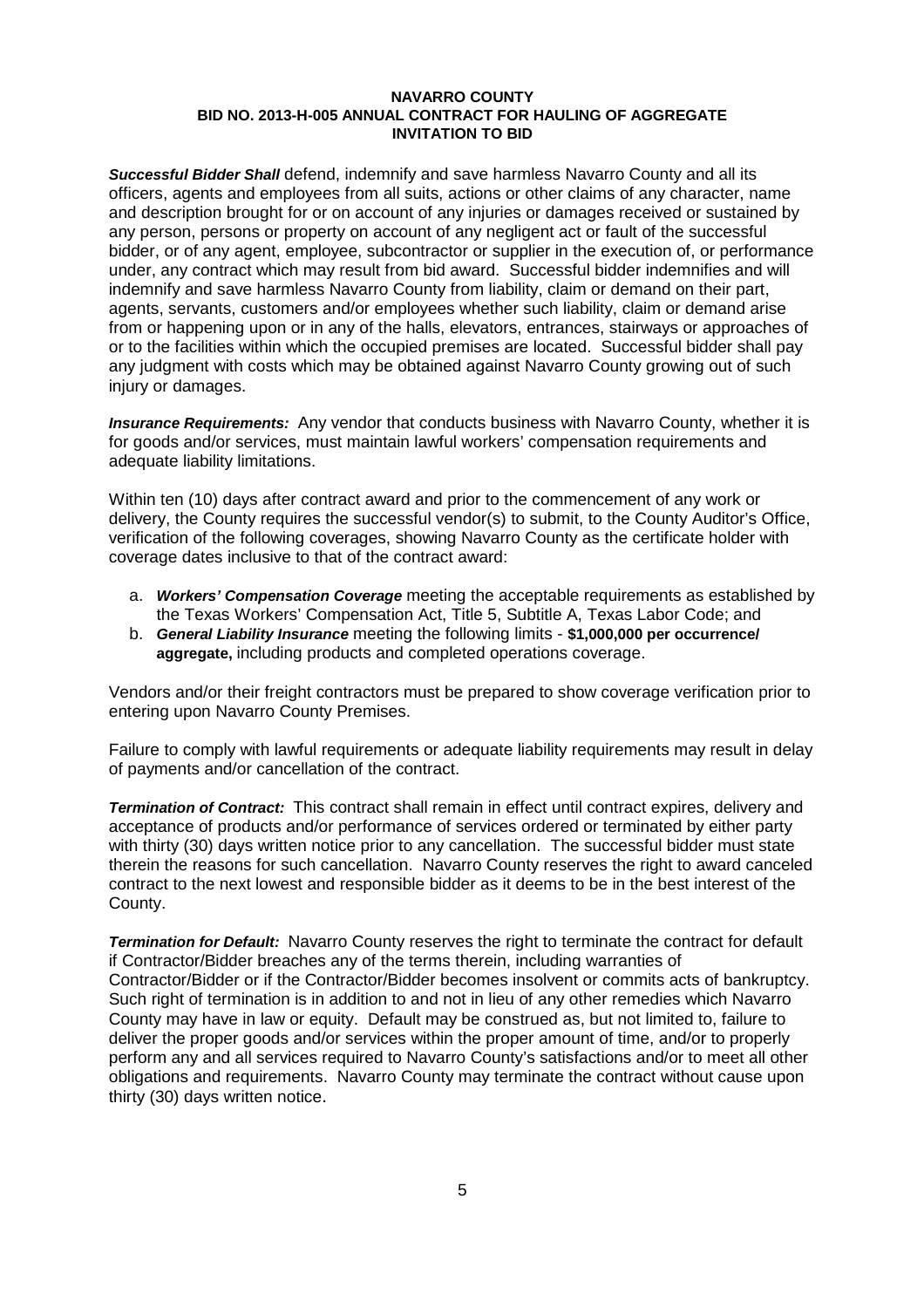*Right To Purchase Elsewhere:* Navarro County will not actively solicit bids, proposals, quotations or otherwise test the market solely for the purpose of seeking alternative sources; however, Navarro County reserves the right to purchase elsewhere any and/or all items covered by this contract if available from another source at a price lower than the contract price or if contract term(s) are not met, and in cases where the successful bidder can not meet the County's desired delivery schedule.

*Notice:* Any notice provided by this bid (or required by law) to be given to the successful bidder by Navarro County shall be conclusively deemed to have been given and received on the next day after such written notice has been deposited in the mail in Corsicana, Texas, by Registered or Certified Mail with sufficient postage affixed thereto, provided this shall not prevent the giving of actual notice in any other manner.

*Packing Slips* or other suitable shipping documents shall accompany each shipment and shall show: (a) name and address of successful bidder, (b) delivery location, (c) descriptive information as to the terms(s) delivered, ticket number(s), product(s), tonnage amount(s), mileage, cost per hauling plus a copy of the actual gravel ticket, etc.

*Invoices* shall **show all information as stated above** and mailed directly to the Navarro County Auditor's Office, 300 West Third Avenue, Suite 10, Corsicana, TX 75110.

**Payment** will be made upon receipt and acceptance, by the County, of the items ordered in accordance with the State of Texas "Prompt Payment Act", Article 610f, V.T.C.S. Successful bidder is required to pay subcontractors within ten (10) days.

*Remedies:* The successful bidder and Navarro County agree that both parties have all rights, duties and remedies available as stated in the Uniform Commercial Code.

*Venue:* This agreement will be governed and construed according to the laws of the State of Texas. This agreement is performable in Navarro County, Texas.

*Assignment:* The successful bidder shall not sell, assign, transfer or convey this contract, in whole or in part, without the prior written consent of Navarro County.

*Silence of Specification:* The apparent silence of these specifications as to any detail or to the apparent omission of a detailed description concerning any point, shall be regarded as meaning that only the best commercial practices are to prevail. All interpretations of these specifications shall be made on the basis of this statement.

*Governmental Entities* within Navarro County utilizing inter-governmental contracts with Navarro County will be eligible, but not obligated, to purchase road materials under the contract(s) awarded as a result of this solicitation. All purchases by governmental entities other than Navarro County will be billed directly to that governmental entity and paid by that governmental entity. Navarro County will not be responsible for another governmental entity's debts.

*Navarro County reserves the right* to make purchases from State Government Contracts to meet County needs.

*Any Questions* concerning this *Invitation to Bid* and *Specifications* should be directed to the Navarro County Auditor's Office at 903-654-3095.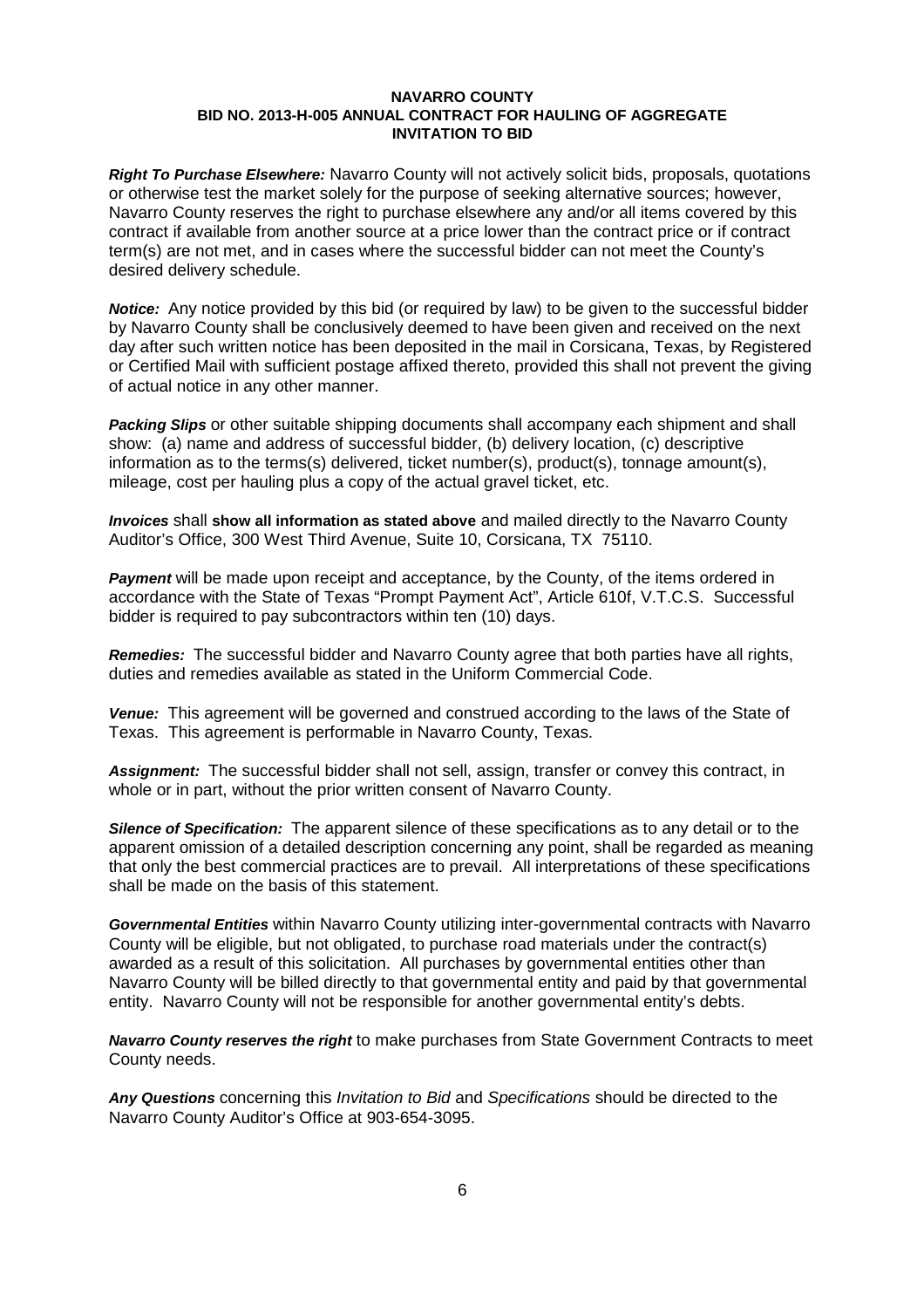Navarro County is requesting bids for Hauling of Aggregate as described in the following pages. The contract period will be for twelve (12) months effective October 1, 2012 through September 30, 2013.

*General:* It is the intent of the following specification to describe Hauling of Aggregate services needed by Navarro County.

*Delivery:* The successful bidder shall be capable of delivering an undetermined amount of loads per day, of 20 to 25 tons per load. The successful bidder is responsible to be familiar with geographic areas of the County.

*Delivery Location:* Navarro County may require successful bidder to deliver aggregate from the various gravel pits and/or Precinct Barns to various job site and/or Precinct Barns located within Navarro County, according to the instructions of the Commissioner at the time the order is made. It is the responsibility of the bidder to deliver the product by owned or contracted means. Pricing for this bid shall be based on haulage charges per ton to be charged for transportation to the designated locations from the various crusher/plant/barn sites. The time of delivery and when delivered must be coordinated with the Commissioner or his/her employee so that they can oversee the delivery and/or application of materials. The County Barns are located at the following:

Pct 1 Barn - West Highway 31, Corsicana, Texas Pct 2 Barn - East Highway 31, Kerens, Texas Pct 3 Barn - 700 South Austin, Richland, Texas Pct 3 Barn - West Highway 31, Dawson, Texas Pct 4 Barn - Blooming Grove, Texas

## **Delivery tickets must be presented upon delivery of material(s) and signed by a County employee.**

Satisfactory completion of work shall be determined by the Commissioner or his/her representative. Contractor will utilize all safety measures and equipment necessary to protect personnel, equipment and traffic from undue hazard or accident.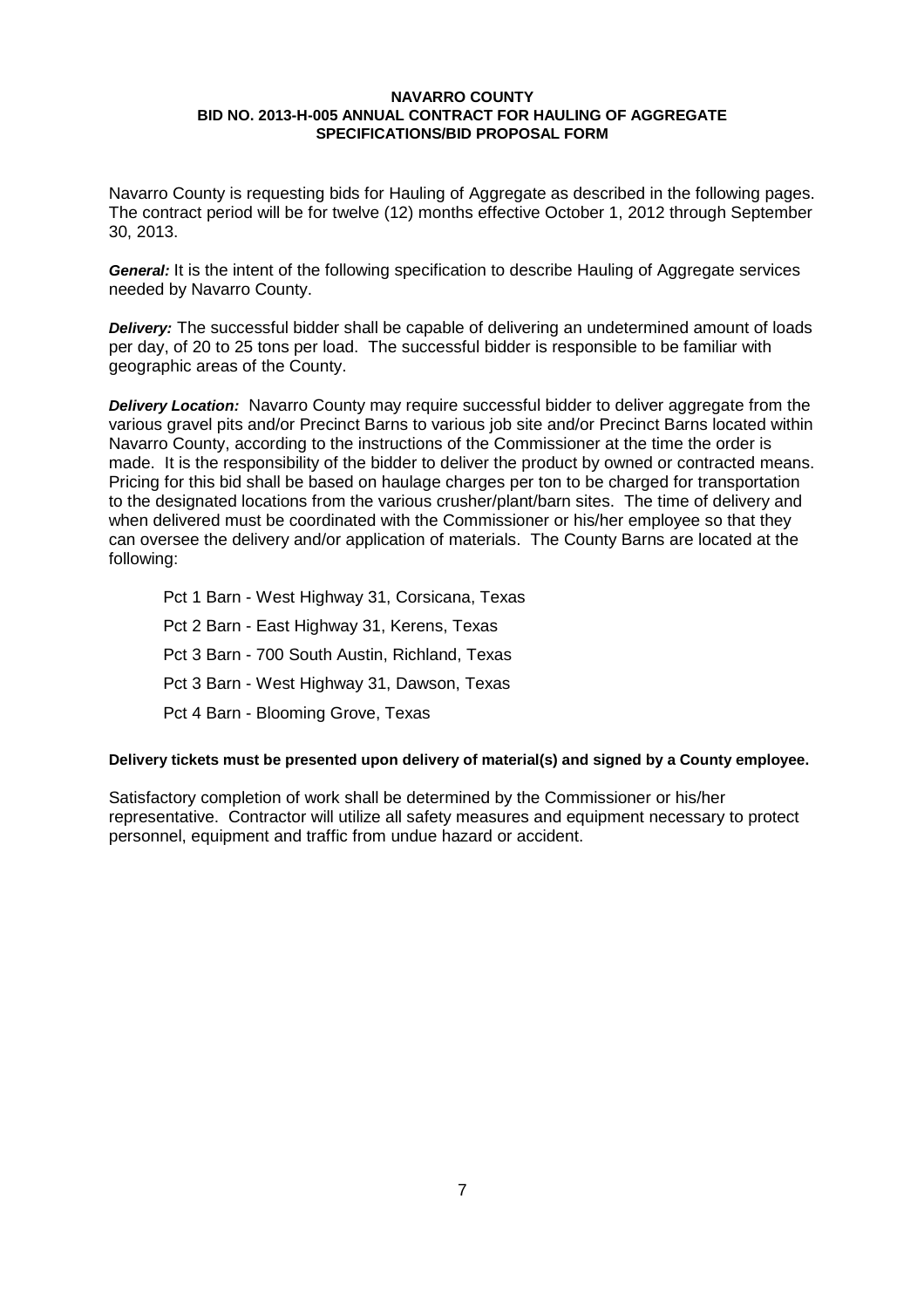#### **BID PROPOSAL AFFIDAVIT**

The undersigned certifies that the bid prices in this proposal have been carefully reviewed and are submitted as correct and final. He further certifies that the bidder agrees to furnish any and/or all items upon which prices are extended at the price(s) offered, and upon the conditions contained in the specifications of the Invitation to Bid. The period of acceptance of this bid proposal will be thirty (30) calendar days from the date of the bid opening.

| <b>STATE OF TEXAS</b>    | Ş |  |
|--------------------------|---|--|
| <b>COUNTY OF NAVARRO</b> |   |  |

| BEFORE ME, the undersigned authority, a Notary Public in and for the State of Texas, on this                    |  |  |
|-----------------------------------------------------------------------------------------------------------------|--|--|
| day personally appeared example and the set of the set of the set of the set of the set of the set of the set o |  |  |
| being duly sworn, did depose and say: "I, ________________________________, am a duly                           |  |  |
|                                                                                                                 |  |  |
| been authorized to execute the foregoing bid proposal on their behalf. I hereby certify that the                |  |  |
| foregoing proposal has not been prepared in collusion with any other bidder or other person or                  |  |  |
| persons engaged in the same line of business prior to the official opening of this bid. Further, I              |  |  |
| certify that the bidder is not now, nor has he been for the past six (6) months, directly or                    |  |  |
| indirectly concerned in any pool or agreement or combination, to control the price of the                       |  |  |
| services or materials bid on, or to influence any person or persons to bid or not to bid thereon.               |  |  |
|                                                                                                                 |  |  |

| By: | (Type of Print Name) |                                                                               |  |
|-----|----------------------|-------------------------------------------------------------------------------|--|
|     |                      |                                                                               |  |
|     | $\sim$ , 20 $\sim$ . | SUBSCRIBED AND SWORN to before me by the above named on this the _____ day of |  |

Notary Public in and for the State of Texas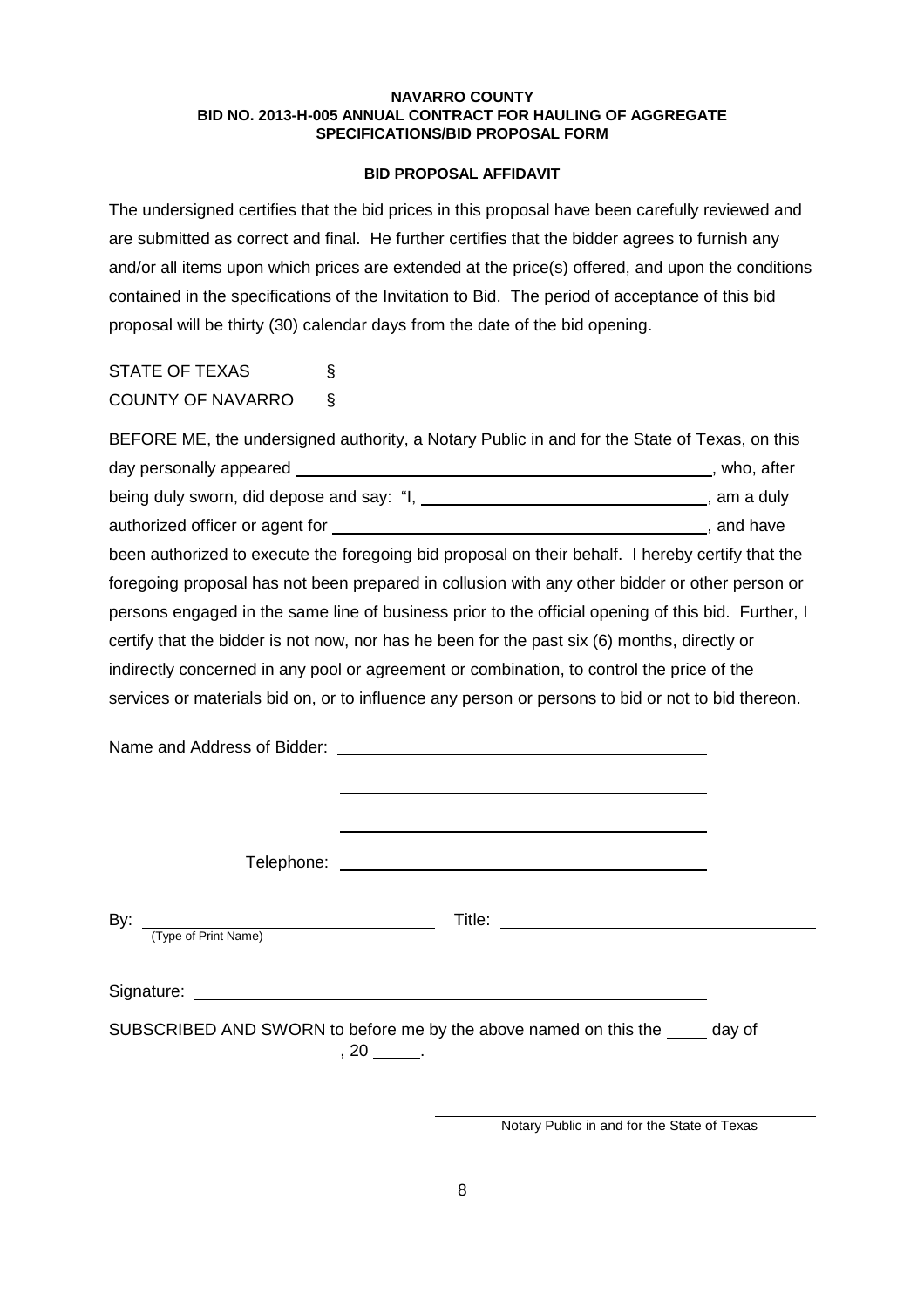| <b>COMPANY SUBMITTING BID</b>                                                            |                                                            | FEDERAL ID NUMBER                                                                            |
|------------------------------------------------------------------------------------------|------------------------------------------------------------|----------------------------------------------------------------------------------------------|
| <b>ADDRESS</b>                                                                           |                                                            |                                                                                              |
| CITY, STATE, ZIP                                                                         |                                                            |                                                                                              |
| NAME AND TITLE OF INDIVIDUAL SUBMITTING BID                                              |                                                            |                                                                                              |
| TELEPHONE NO.                                                                            | FAX NO.                                                    | E-MAIL                                                                                       |
| SIGNATURE OF AUTHORIZED REPRESENTATIVE                                                   |                                                            | <b>DATE</b>                                                                                  |
| NUMBER OF TRUCKS IN FLEET                                                                |                                                            |                                                                                              |
| Hauling Rate Per Ton From Plant/Barn to Site: (Including project sites within Precincts) |                                                            |                                                                                              |
|                                                                                          | Per Loaded Ton                                             |                                                                                              |
|                                                                                          |                                                            |                                                                                              |
|                                                                                          | <b>Flat Rate Charge</b>                                    |                                                                                              |
| Precinct 1                                                                               |                                                            |                                                                                              |
| Precinct 2                                                                               |                                                            |                                                                                              |
| <b>Precinct 3-Richland</b>                                                               |                                                            |                                                                                              |
| <b>Precinct 3-Dawson</b>                                                                 |                                                            |                                                                                              |
| Precinct 4                                                                               | <u> 1989 - Johann Barn, amerikansk politiker (d. 1989)</u> |                                                                                              |
| Delivery Time: 2008                                                                      |                                                            |                                                                                              |
|                                                                                          |                                                            | Minimum Delivery Quantity (ton/truck): Maximum Delivery Quantity: Minimum Delivery Quantity: |
|                                                                                          |                                                            |                                                                                              |
|                                                                                          |                                                            |                                                                                              |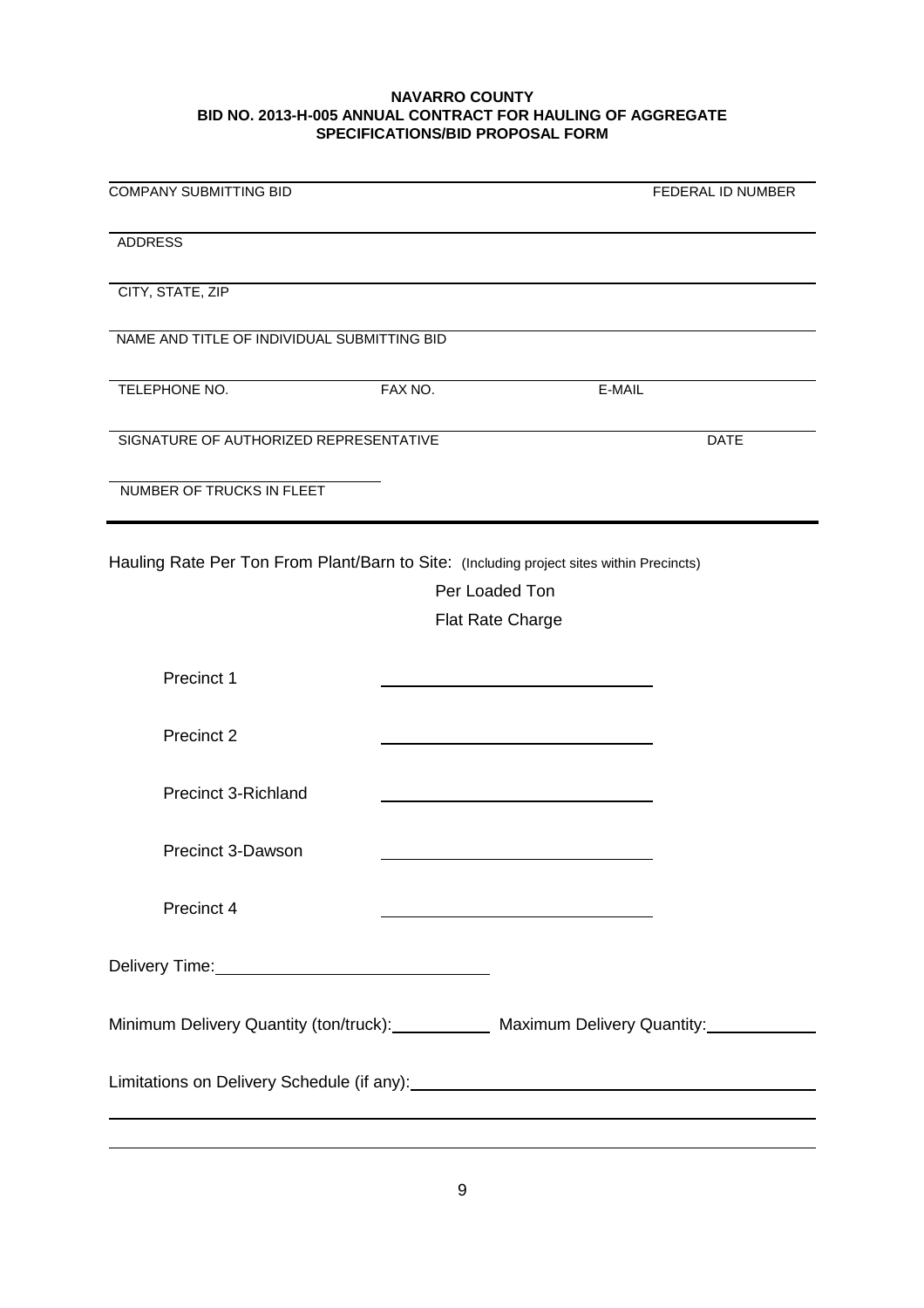# **VENDOR REFERENCES**

Please list three (3) references of current customers who can verify the quality of service your company provides. The County prefers customers of similar size and scope of work to this proposal. *This form must be returned with your proposal.*

# **REFERENCE 1**

| Address:                               |                                                                                                                       |  |
|----------------------------------------|-----------------------------------------------------------------------------------------------------------------------|--|
|                                        |                                                                                                                       |  |
|                                        |                                                                                                                       |  |
|                                        | <u> 1980 - Johann Stoff, deutscher Stoff, der Stoff, der Stoff, der Stoff, der Stoff, der Stoff, der Stoff, der S</u> |  |
| <b>REFERENCE 2</b>                     |                                                                                                                       |  |
|                                        |                                                                                                                       |  |
| Address:                               |                                                                                                                       |  |
|                                        |                                                                                                                       |  |
|                                        |                                                                                                                       |  |
| Contract Period: _____________________ |                                                                                                                       |  |
| <b>REFERENCE 3</b>                     |                                                                                                                       |  |
|                                        |                                                                                                                       |  |
| Address:                               | <u> 1999 - Johann Harry Harry Harry Harry Harry Harry Harry Harry Harry Harry Harry Harry Harry Harry Harry Harry</u> |  |
|                                        |                                                                                                                       |  |
|                                        |                                                                                                                       |  |
| Contract Period: _____________________ | Scope of Work: _________________________                                                                              |  |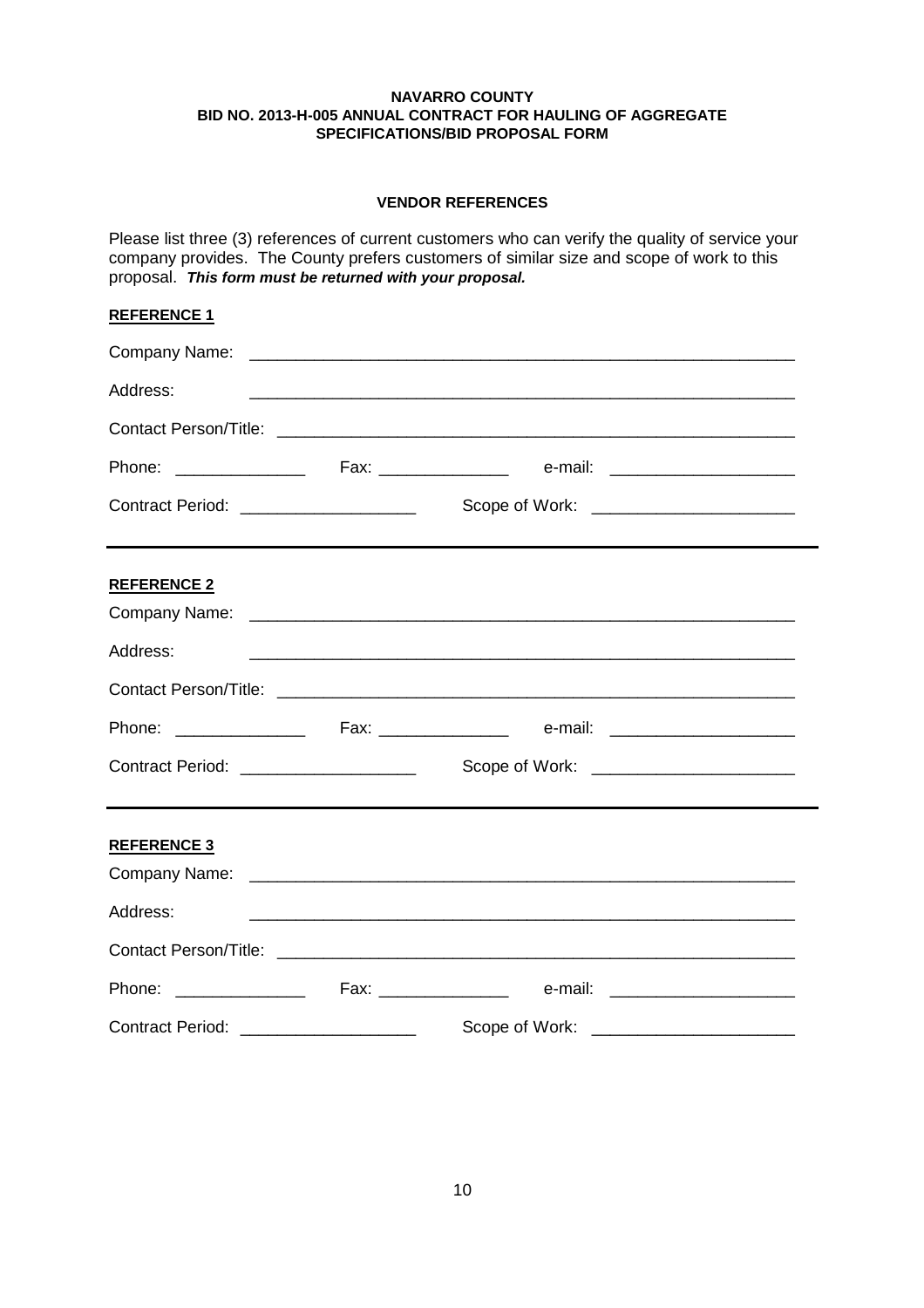# **STATEMENT OF CONTRACTOR'S QUALIFICATIONS**

| All questions must be answered and the data given must be clear and comprehensive. If |             |                        |  |
|---------------------------------------------------------------------------------------|-------------|------------------------|--|
| necessary, questions may be answered on separate attached sheets. The Contractor      |             |                        |  |
| may submit any additional information he desires.                                     |             |                        |  |
|                                                                                       |             |                        |  |
|                                                                                       |             |                        |  |
| Number of Years in contracting business under present name: ____________________      |             |                        |  |
| <b>Contract on Hand:</b>                                                              |             |                        |  |
| Contact                                                                               | Amount (\$) | <b>Completion Date</b> |  |
|                                                                                       |             |                        |  |
|                                                                                       |             |                        |  |
|                                                                                       |             |                        |  |
|                                                                                       |             |                        |  |
| Have you ever failed to complete any work awarded to you? ______________________      |             |                        |  |
|                                                                                       |             |                        |  |
| List similar projects completed by your firm:                                         |             |                        |  |
| Project                                                                               | Amount (\$) | <b>Completion Date</b> |  |
|                                                                                       |             |                        |  |
|                                                                                       |             |                        |  |
|                                                                                       |             |                        |  |
|                                                                                       |             |                        |  |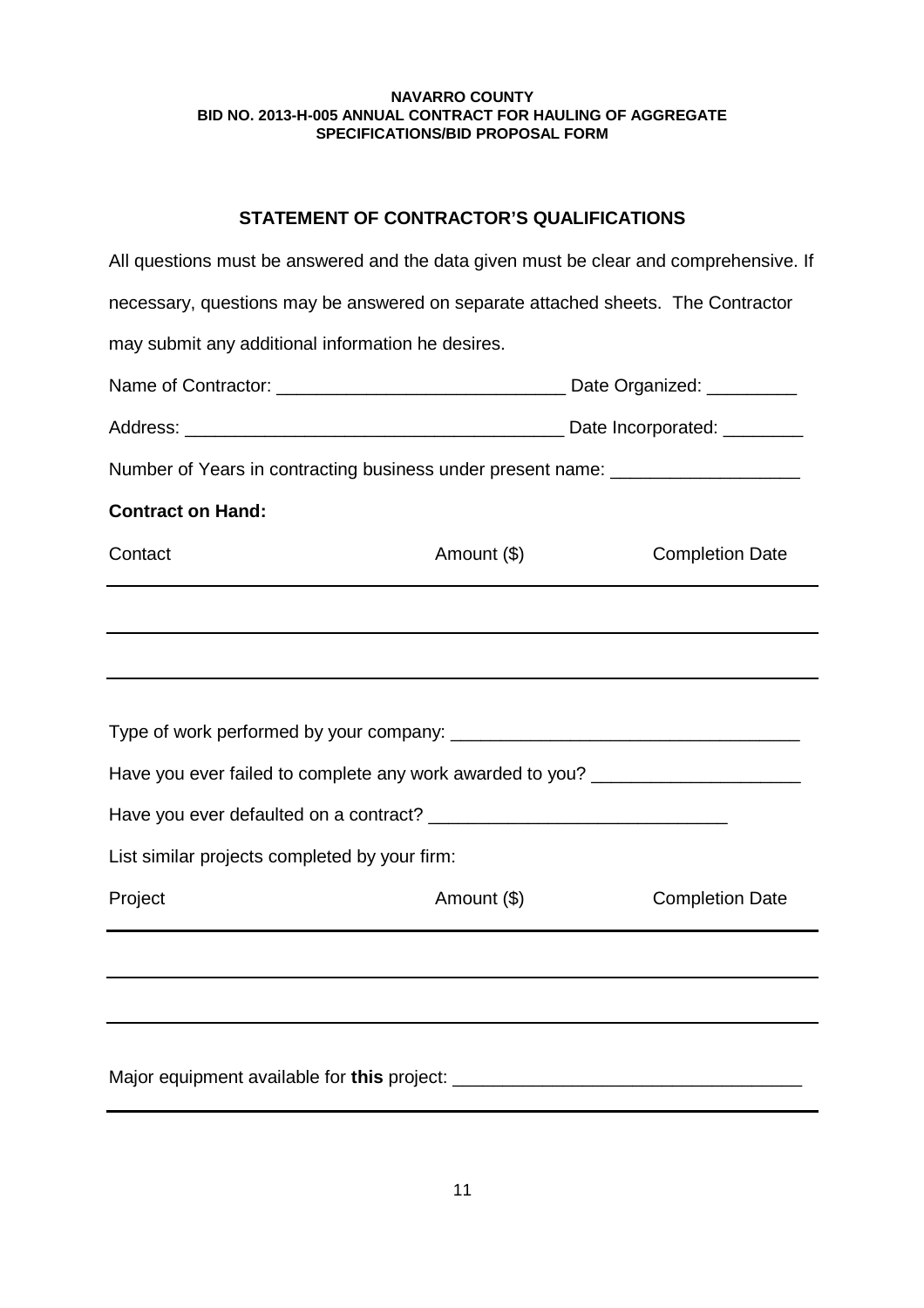| <b>CONFLICT OF INTEREST QUESTIONNAIRE</b><br>For vendor or other person doing business with local governmental entity                                                                                                                                                                  | <b>FORM CIQ</b> |  |
|----------------------------------------------------------------------------------------------------------------------------------------------------------------------------------------------------------------------------------------------------------------------------------------|-----------------|--|
| This questionnaire reflects changes made to the law by H.B. 1491, 80th Leg., Regular Session.                                                                                                                                                                                          | OFFICE USE ONLY |  |
| This questionnaire is being filed in accordance with Chapter 176, Local Government Code<br>by a person who has a business relationship as defined by Section 176.001(1-a) with a local<br>governmental entity and the person meets requirements under Section 176.006(a).              | Date Received   |  |
| By law this questionnaire must be filed with the records administrator of the local governmental<br>entity not later than the 7th business day after the date the person becomes aware of facts<br>that require the statement to be filed. See Section 176.006, Local Government Code. |                 |  |
| A person commits an offense if the person knowingly violates Section 176.006, Local<br>Government Code. An offense under this section is a Class C misdemeanor.                                                                                                                        |                 |  |
| Name of person who has a business relationship with local governmental entity.                                                                                                                                                                                                         |                 |  |
|                                                                                                                                                                                                                                                                                        |                 |  |
| 2<br>Check this box if you are filing an update to a previously filed questionnaire.                                                                                                                                                                                                   |                 |  |
| (The law requires that you file an updated completed questionnaire with the appropriate filing authority not<br>later than the 7th business day after the date the originally filed questionnaire becomes incomplete or inaccurate.)                                                   |                 |  |
| 3<br>Name of local government officer with whom filer has employment or business relationship.                                                                                                                                                                                         |                 |  |
|                                                                                                                                                                                                                                                                                        |                 |  |
| Name of Officer                                                                                                                                                                                                                                                                        |                 |  |
| This section (item 3 including subparts A, B, C & D) must be completed for each officer with whom the filer has an<br>employment or other business relationship as defined by Section 176.001(1-a), Local Government Code. Attach additional<br>pages to this Form CIQ as necessary.   |                 |  |
| A. Is the local government officer named in this section receiving or likely to receive taxable income, other than investment<br>income, from the filer of the questionnaire?                                                                                                          |                 |  |
| No<br>Yes                                                                                                                                                                                                                                                                              |                 |  |
| B. Is the filer of the questionnaire receiving or likely to receive taxable income, other than investment income, from or at the<br>direction of the local government officer named in this section AND the taxable income is not received from the local<br>governmental entity?      |                 |  |
| No<br>Yes                                                                                                                                                                                                                                                                              |                 |  |
| C. Is the filer of this questionnaire employed by a corporation or other business entity with respect to which the local<br>government officer serves as an officer or director, or holds an ownership of 10 percent or more?                                                          |                 |  |
| T Yes<br>No                                                                                                                                                                                                                                                                            |                 |  |
| D. Describe each employment or business relationship with the local government officer named in this section.                                                                                                                                                                          |                 |  |
|                                                                                                                                                                                                                                                                                        |                 |  |
| 4                                                                                                                                                                                                                                                                                      |                 |  |
| Signature of person doing business with the governmental entity                                                                                                                                                                                                                        | Date            |  |
|                                                                                                                                                                                                                                                                                        |                 |  |

Adopted 06/29/2007